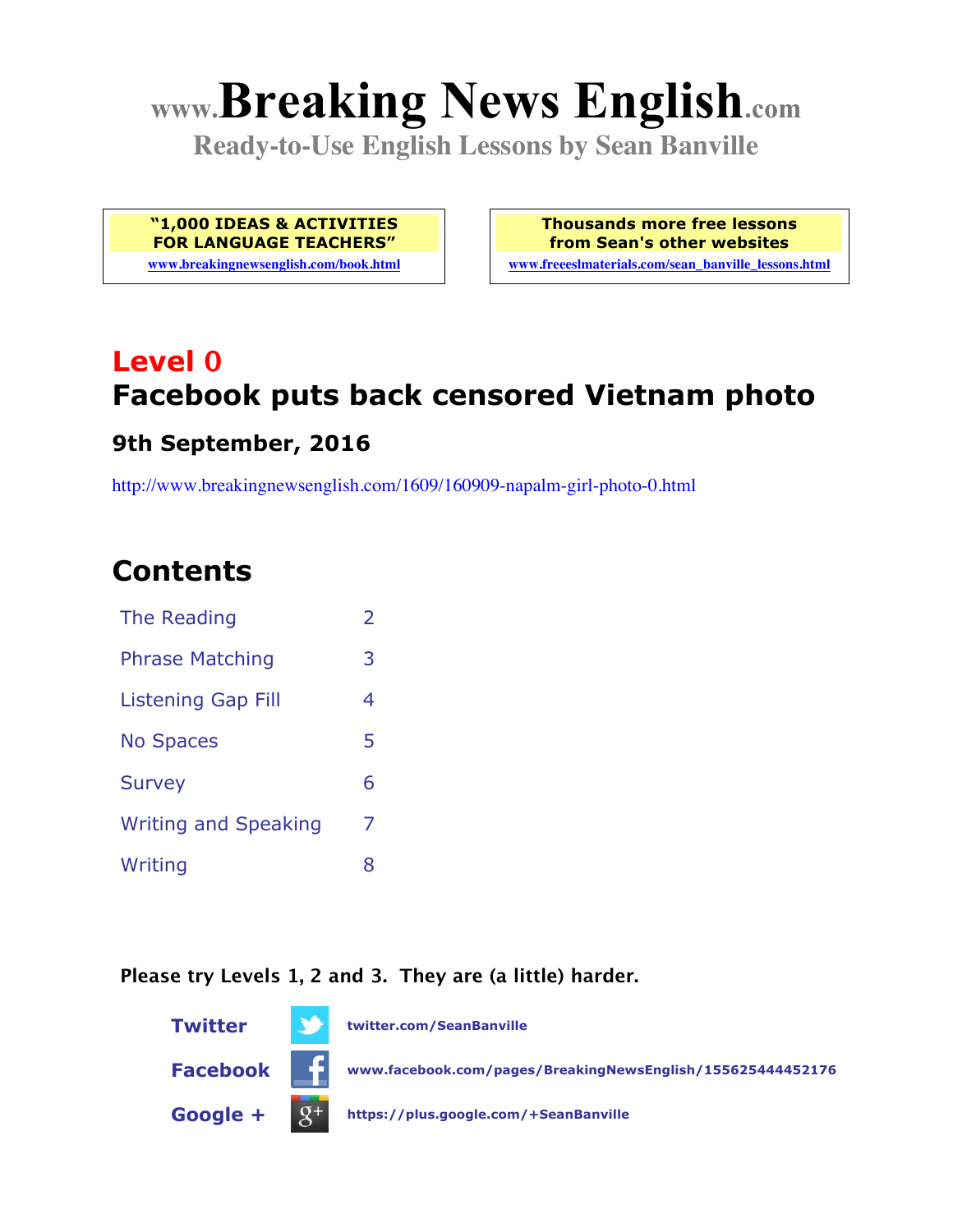### **THE READING**

From http://www.breakingnewsenglish.com/1609/160909-napalm-girl-photo-0.html

Facebook decided not to ban a famous photograph of the Vietnam War. It banned a photo of a naked, 9-year-old girl running away from a napalm attack. It won a top photography prize. Facebook got a lot of complaints. Norway's president Erna Solberg said the photo was an important part of history. Ms Solberg explained: "They must see the difference between…child pornography and editing out history." She added: "I want my children and other children to grow…where history is taught as it was." Facebook said the photo is pornography in some countries. It said it understood the global importance of the photo.

Sources: http://www.**cnbc.com**/2016/09/10/facebook-reinstates-vietnam-photo-after-outcry-overcensorship.html http://www.**nytimes.com**/2016/09/10/technology/facebook-vietnam-war-photo-nudity.html?\_r=0 http://www.**bangkokpost.com**/news/special-reports/1082872/facebook-restores-iconic-vietnamwar-photo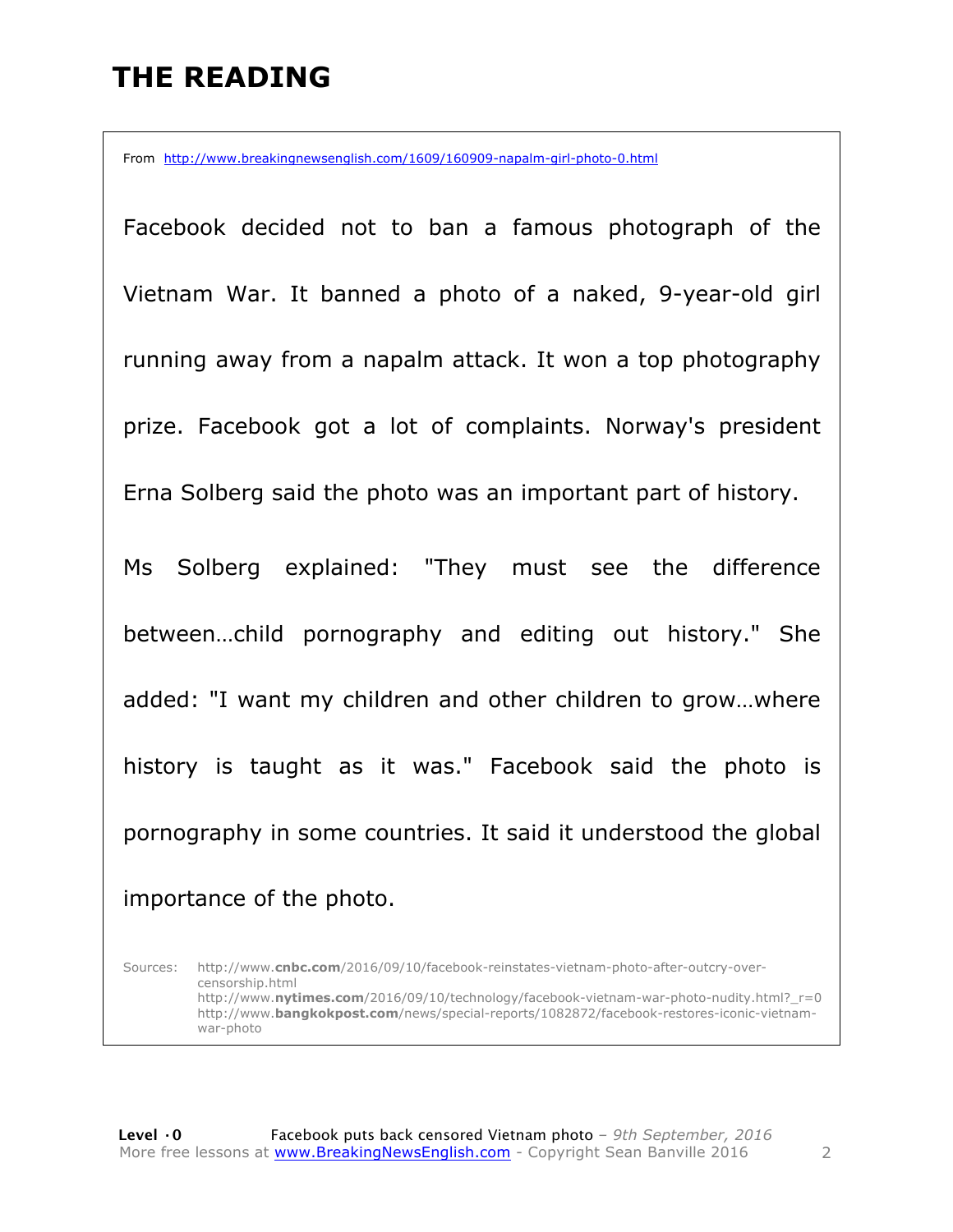## **PHRASE MATCHING**

From http://www.breakingnewsenglish.com/1609/160909-napalm-girl-photo-0.html

#### **PARAGRAPH ONE:**

- 1. decided not to ban
- 2. a photo of a naked,
- 3. running
- 4. a napalm
- 5. It won a top photography
- 6. Facebook got a lot
- 7. Norway's
- 8. an important part

#### **PARAGRAPH TWO:**

- 1. see the
- 2. child
- 3. editing
- 4. my children and
- 5. history is taught
- 6. the photo is pornography
- 7. It said it
- 8. the global importance
- a. 9-year-old girl
- b. president
- c. prize
- d. of history
- e. a famous photograph
- f. attack
- g. of complaints
- h. away
	- a. out history
	- b. understood
	- c. difference
	- d. of the photo
	- e. pornography
	- f. other children
	- g. in some countries
	- h. as it was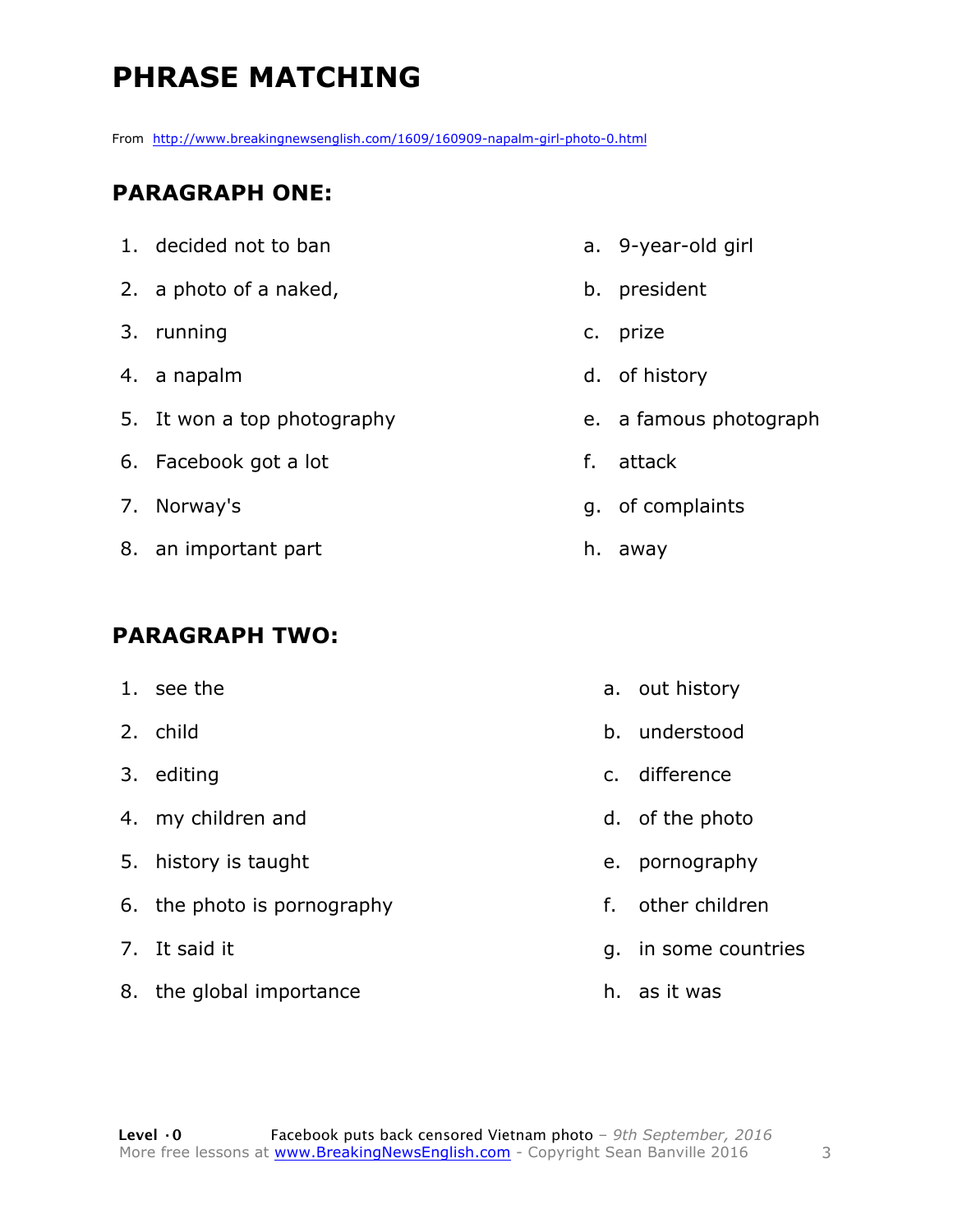### **LISTEN AND FILL IN THE GAPS**

From http://www.breakingnewsenglish.com/1609/160909-napalm-girl-photo-0.html

| Facebook decided (1) ___________________________ famous photograph                                                                                                                                                                                                                                                                                                                                         |                   |
|------------------------------------------------------------------------------------------------------------------------------------------------------------------------------------------------------------------------------------------------------------------------------------------------------------------------------------------------------------------------------------------------------------|-------------------|
|                                                                                                                                                                                                                                                                                                                                                                                                            |                   |
|                                                                                                                                                                                                                                                                                                                                                                                                            |                   |
| napalm attack. It (4) _______________________ photography prize.                                                                                                                                                                                                                                                                                                                                           |                   |
| Facebook got a (5) _______________________. Norway's president                                                                                                                                                                                                                                                                                                                                             |                   |
| Erna Solberg said the photo was an important                                                                                                                                                                                                                                                                                                                                                               |                   |
| $(6) \begin{tabular}{l} \hline \rule[1ex]{1ex}{1ex} \rule[1ex]{1ex}{1ex} \rule[1ex]{1ex}{1ex} \rule[1ex]{1ex}{1ex} \rule[1ex]{1ex}{1ex} \rule[1ex]{1ex}{1ex} \rule[1ex]{1ex}{1ex} \rule[1ex]{1ex}{1ex} \rule[1ex]{1ex}{1ex} \rule[1ex]{1ex}{1ex} \rule[1ex]{1ex}{1ex} \rule[1ex]{1ex}{1ex} \rule[1ex]{1ex}{1ex} \rule[1ex]{1ex}{1ex} \rule[1ex]{1ex}{1ex} \rule[1ex]{1ex}{1ex} \rule[1ex]{1ex}{1ex} \rule$ |                   |
|                                                                                                                                                                                                                                                                                                                                                                                                            |                   |
| betweenchild betweenchild pornography<br>difference                                                                                                                                                                                                                                                                                                                                                        |                   |
| (8) _______________________ history." She added: "I want                                                                                                                                                                                                                                                                                                                                                   |                   |
|                                                                                                                                                                                                                                                                                                                                                                                                            |                   |
| (10)<br><u> 1989 - Jan James James Barnett, fizik eta idazlear (</u>                                                                                                                                                                                                                                                                                                                                       | it was." Facebook |
| $(11)$ _____________________________ is pornography in some countries. It                                                                                                                                                                                                                                                                                                                                  |                   |
|                                                                                                                                                                                                                                                                                                                                                                                                            |                   |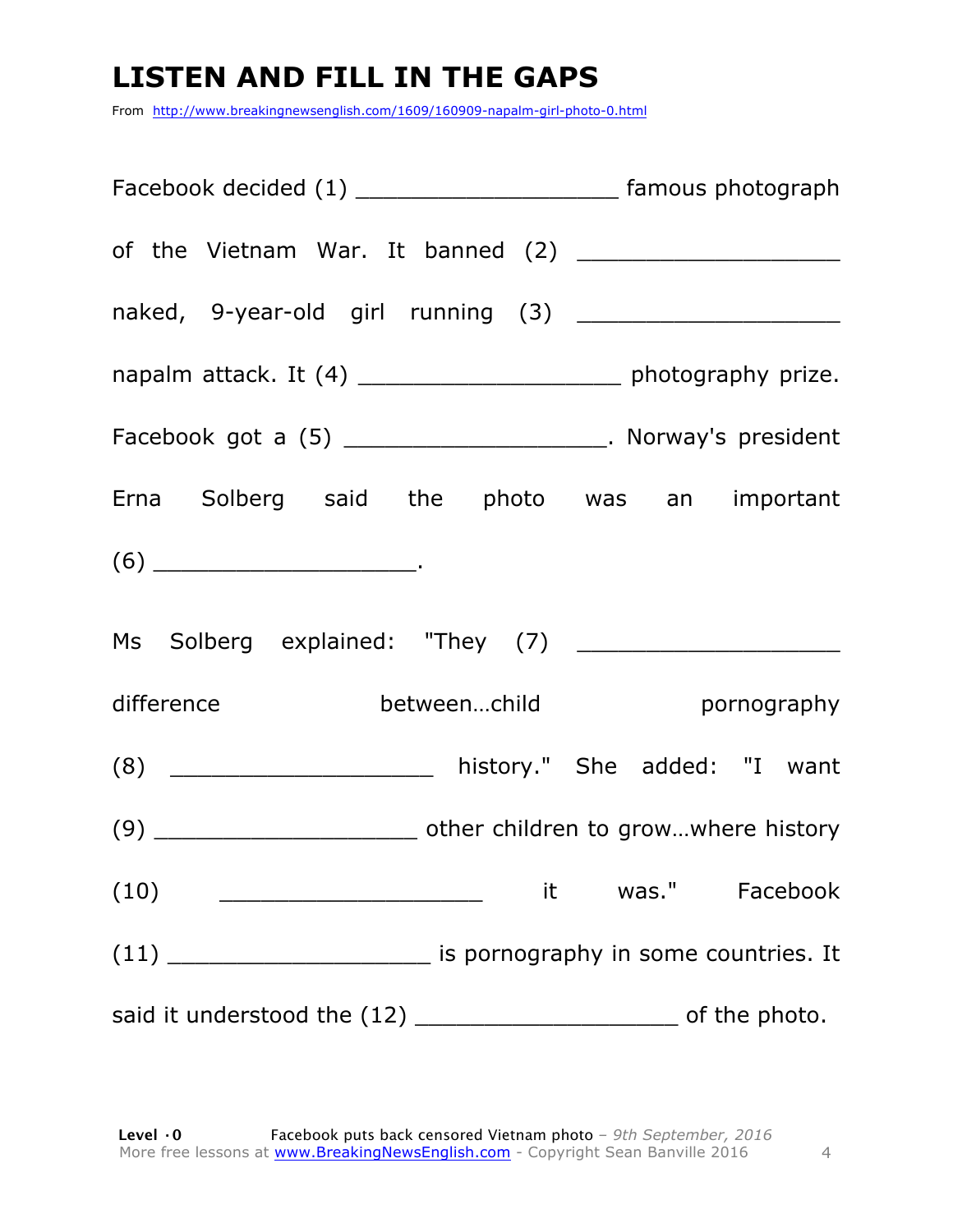# **PUT A SLASH ( / )WHERE THE SPACES ARE**

From http://www.breakingnewsenglish.com/1609/160909-napalm-girl-photo-0.html

FacebookdecidednottobanafamousphotographoftheVietnamWar.It

bannedaphotoofanaked,9-year-oldgirlrunningawayfromanapalmat

tack.Itwonatopphotographyprize.Facebookgotalotofcomplaints.No

rway'spresidentErnaSolbergsaidthephotowasanimportantpartofhis

tory.MsSolbergexplained:"Theymustseethedifferencebetween…chil

dpornographyandeditingouthistory."Sheadded:"Iwantmychildrena

ndotherchildrentogrow…wherehistoryistaughtasitwas."Facebooksa

idthephotoispornographyinsomecountries.Itsaiditunderstoodthegl

obalimportanceofthephoto.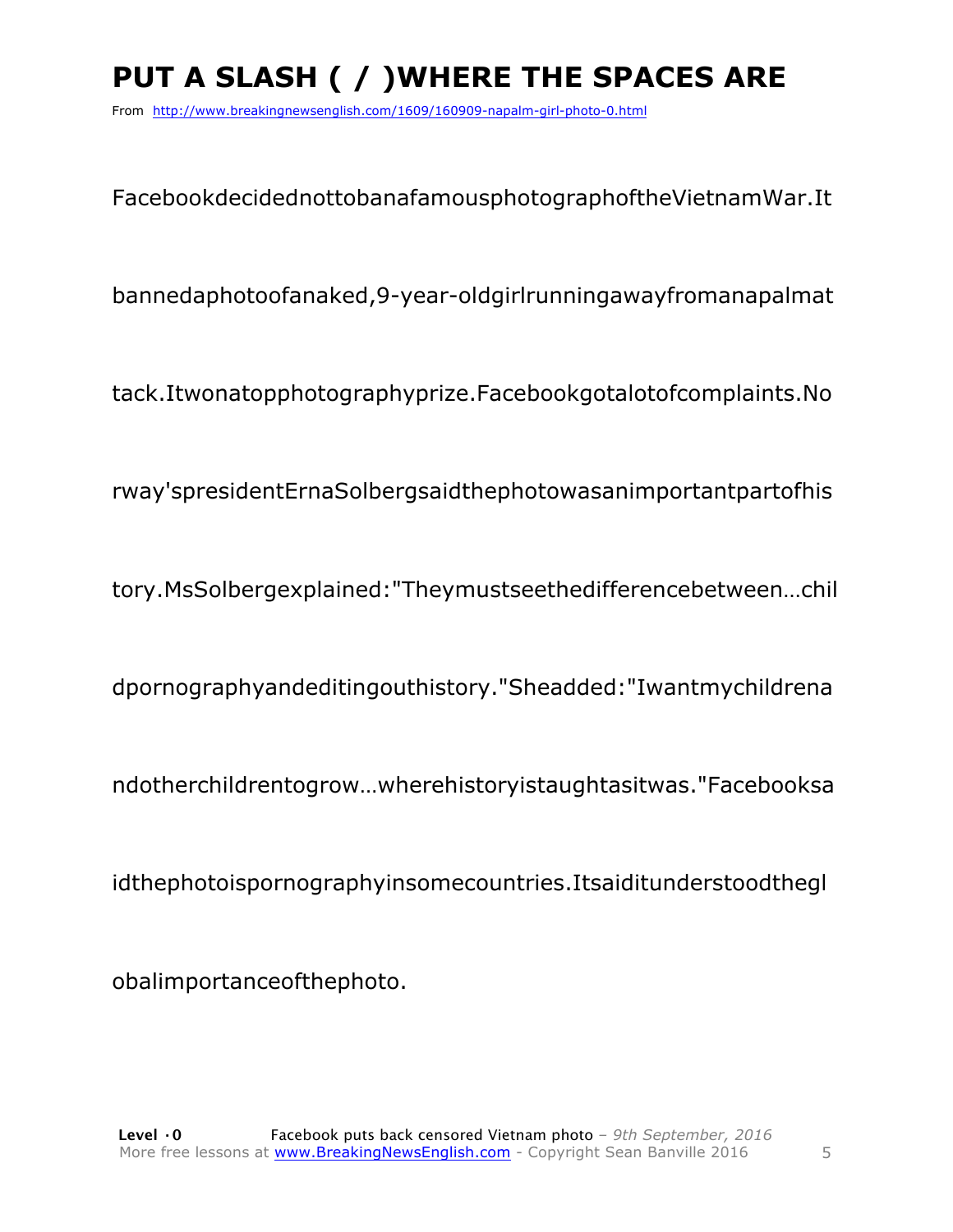### **WAR PHOTOS SURVEY**

From http://www.breakingnewsenglish.com/1609/160909-napalm-girl-photo-4.html

Write five GOOD questions about war photos in the table. Do this in pairs. Each student must write the questions on his / her own paper.

When you have finished, interview other students. Write down their answers.

|      | STUDENT 1 | STUDENT 2 | STUDENT 3 |
|------|-----------|-----------|-----------|
| Q.1. |           |           |           |
| Q.2. |           |           |           |
| Q.3. |           |           |           |
| Q.4. |           |           |           |
| Q.5. |           |           |           |

- Now return to your original partner and share and talk about what you found out. Change partners often.
- Make mini-presentations to other groups on your findings.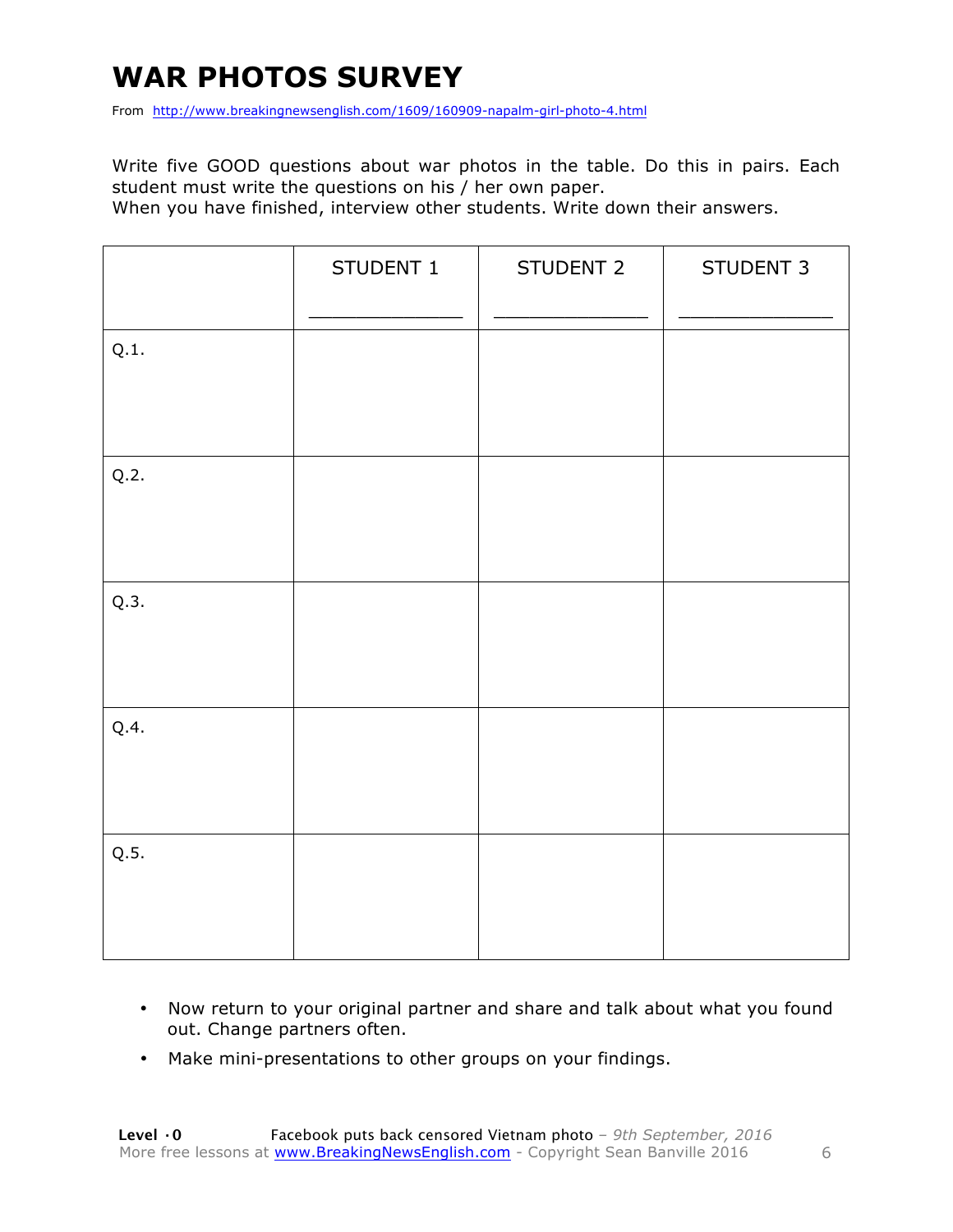### **WRITE QUESTIONS & ASK YOUR PARTNER(S)**

Student A: Do not show these to your speaking partner(s).

| a) |  |  |
|----|--|--|
| b) |  |  |
| c) |  |  |
| d) |  |  |
| e) |  |  |
| f) |  |  |
|    |  |  |

*Facebook puts back censored Vietnam photo – 9th September, 2016* More free lessons at www.BreakingNewsEnglish.com

### **WRITE QUESTIONS & ASK YOUR PARTNER(S)**

-----------------------------------------------------------------------------

Student B: Do not show these to your speaking partner(s).

| a) |  |  |
|----|--|--|
| b) |  |  |
| c) |  |  |
| d) |  |  |
| e) |  |  |
| f) |  |  |
|    |  |  |